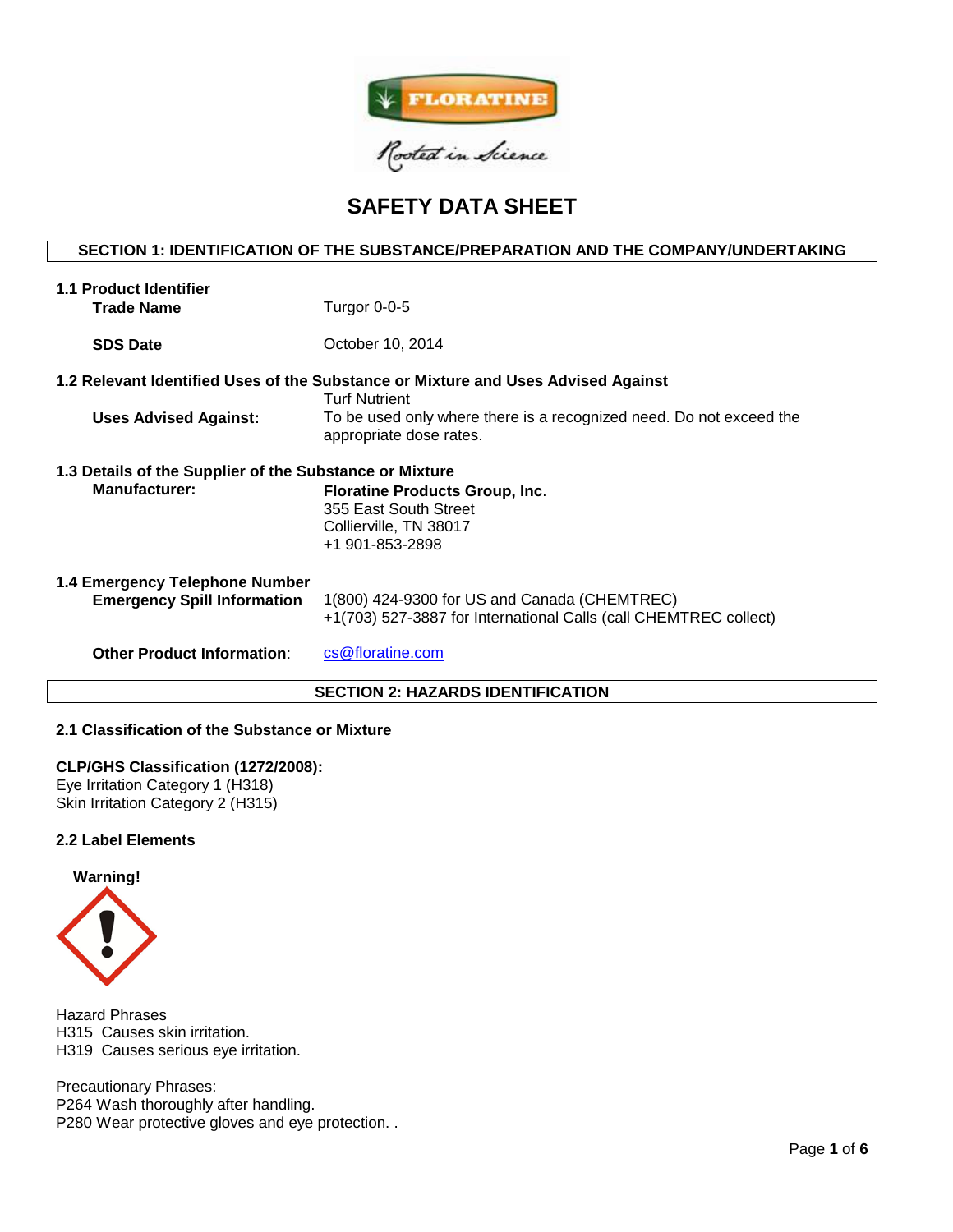P302 + P352 IF ON SKIN: Wash with plenty of soap and water.

P332 + P313 If skin irritation occurs: Get medical attention.

P362 + P364 Take off contaminated clothing and wash it before reuse.

P305 + P351 + P338 IF IN EYES: Rinse cautiously with water for several minutes. Remove contact lenses, if present and easy to do. Continue rinsing.

P337 + P313 If eye irritation persists: Get medical attention.

## **2.3 Other Hazards:** None

## **SECTION 3: COMPOSITION/INFORMATION ON INGREDIENTS**

# **3.2 Mixtures**

| <b>Chemical Name</b>     | <b>CAS Number /</b><br><b>EINECS Number /</b><br><b>REACH Reg. Number</b> | $%$ (w/w) | <b>EU Classification</b><br>(67/548/EEC) | <b>CLP/GHS Classification</b><br>(1272/2008) |
|--------------------------|---------------------------------------------------------------------------|-----------|------------------------------------------|----------------------------------------------|
| Potassium<br>Thiosulfate | 10294-66-3<br>233-666-8                                                   | 20-50%    | Not dangerous                            | Not Hazardous                                |
| Potassium Silicate       | 1312-76-1 /<br>215-199-1                                                  | $<$ 20%   | Xi R36/38                                | Eye Irrit 2 (H319)<br>Skin Irrit. 2 (H315)   |

See Section 16 for full text of GHS and EU Classifications.

## **SECTION 4: FIRST AID MEASURES**

## **4.1 Description of First Aid Measures**

#### **First Aid**

**Eye contact:** Flush eye with water for 15 minutes while lifting the upper and lower lids. Seek medical attention if irritation persists.

- **Skin contact:** Wash with soap and water. Get medical attention if irritation develops or persists. Wash contaminated clothing before reuse.
- **Inhalation:** Remove victim to fresh air. Get medical attention if irritation persists.
- **Ingestion:** Do not induce vomiting unless directed to do so my medical personnel. If the person is alert, have them rinse their mouth with water and sip one glass of water. Call a poison center of physician for advice. Never give anything my mouth to an unconscious or drowsy person.

**See Section 11 for more detailed information on health effects.**

**4.2 Most Important symptoms and effects, both acute and delayed:** Causes eye irritation and skin irritation. Inhalation of vapors or mists may cause irritation to mucous membranes and upper respiratory tract. Swallowing may cause gastrointestinal irritation with nausea, vomiting and diarrhea.

**4.3 Indication of any immediate medical attention and special treatment needed**: No immediate medical attention is required.

# **SECTION 5: FIREFIGHTING MEASURES**

**5.1 Extinguishing Media:** Use any media that is suitable for the surrounding fire. Water can be used to cool fire exposed containers

**5.2 Special Hazards Arising from the Substance or Mixture Unusual Fire and Explosion Hazards:** None **Combustion Products:** Not combustible.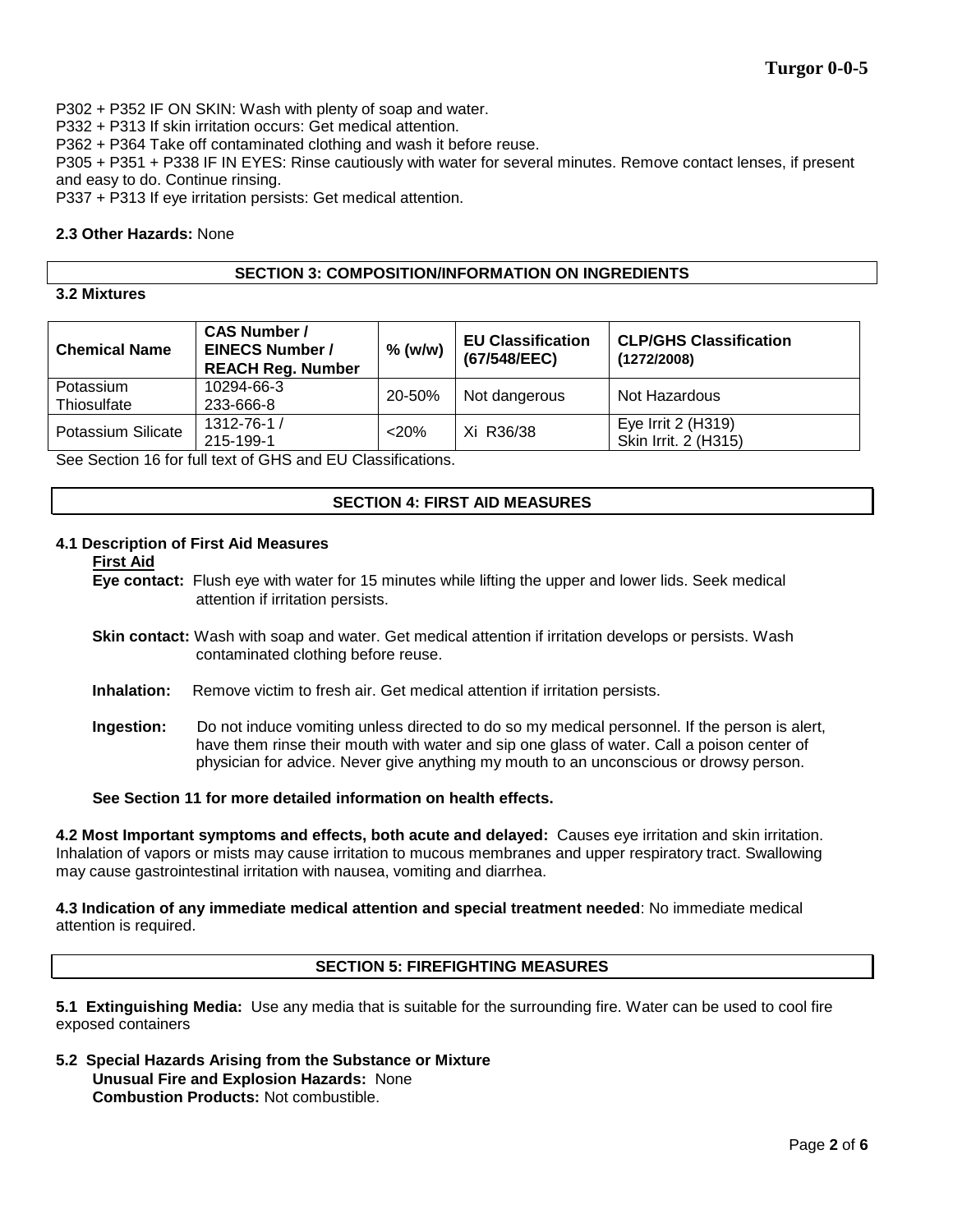**5.3 Advice for Fire-Fighters:** Self-contained breathing apparatus and protective clothing should be worn in fighting fires involving chemicals. Determine the need to evacuate or isolate the area according to your local emergency plan. Use water spray to keep fire exposed containers cool.

# **SECTION 6: ACCIDENTAL RELEASE MEASURES**

## **6.1 Personal Precautions, Protective Equipment and Emergency Procedures:**

Wear appropriate protective equipment. Avoid direct contact with spilled material.

#### **6.2 Environmental Precautions:**

Prevent entry in storm sewers and waterways. Report spill as required by local and national regulations.

## **6.3 Methods and Material for Containment and Cleaning Up:**

Collect with an inert absorbent material and place in an appropriate container for disposal. Wash spill site with water. Contain large spills and collect as much liquid as possible into containers for use.

## **6.4 Reference to Other Sections:**

Refer to Section 8 for personal protective equipment and Section 13 for disposal information.

## **SECTION 7: HANDLING and STORAGE**

## **7.1 Precautions for Safe Handling**:

Avoid contact with eyes, skin and clothing. Use with adequate ventilation. Use reasonable care in handling. Do not eat, drink or smoke while using product. Wash thoroughly with soap and water after handing.

## **7.2 Conditions for Safe Storage, Including any Incompatibilities**:

Protect containers from physical damage. Keep from freezing. Keep containers closed. Empty containers retain product residues. Follow all SDS precautions in handling empty containers. Store away from food and feed. Store away from oxidizing materials.

## **7.3 Specific end use(s):**

**Industrial uses:** None identified **Professional uses:** Turf Nutrient

## **SECTION 8: EXPOSURE CONTROLS/PERSONAL PROTECTION**

| 8.1 Control Parameters: |                  |                  |                  |                               |  |  |  |  |
|-------------------------|------------------|------------------|------------------|-------------------------------|--|--|--|--|
| <b>Chemical Name</b>    | US OEL           | <b>EU IOEL</b>   | UK OEL           | <b>Biological Limit Value</b> |  |  |  |  |
| Potassium Thiosulfate   | None Established | None Established | None Established | None Established              |  |  |  |  |
| Potassium Silicate      | None Established | None Established | None Established | None Established              |  |  |  |  |

## **8.2 Exposure Controls:**

**Recommended Monitoring Procedures:** None.

**Appropriate Engineering Controls:** Good outdoor ventilation should be adequate under normal conditions.

#### **Personal Protective Measurers**

**Eye/face Protection:** Chemical goggles recommended to prevent eye contact.

**Skin Protection:** Impervious clothing is recommended to avoid skin contact.

**Hands:** Impervious gloves are recommended to avoid skin contact.

**Respiratory Protection:** None needed under normal use conditions with adequate ventilation. If mists are irritating, an approved particulate respirator can be used. Use respirators in accordance with local and national regulations.

**Other protection:** Suitable washing facilities should be available in the work area.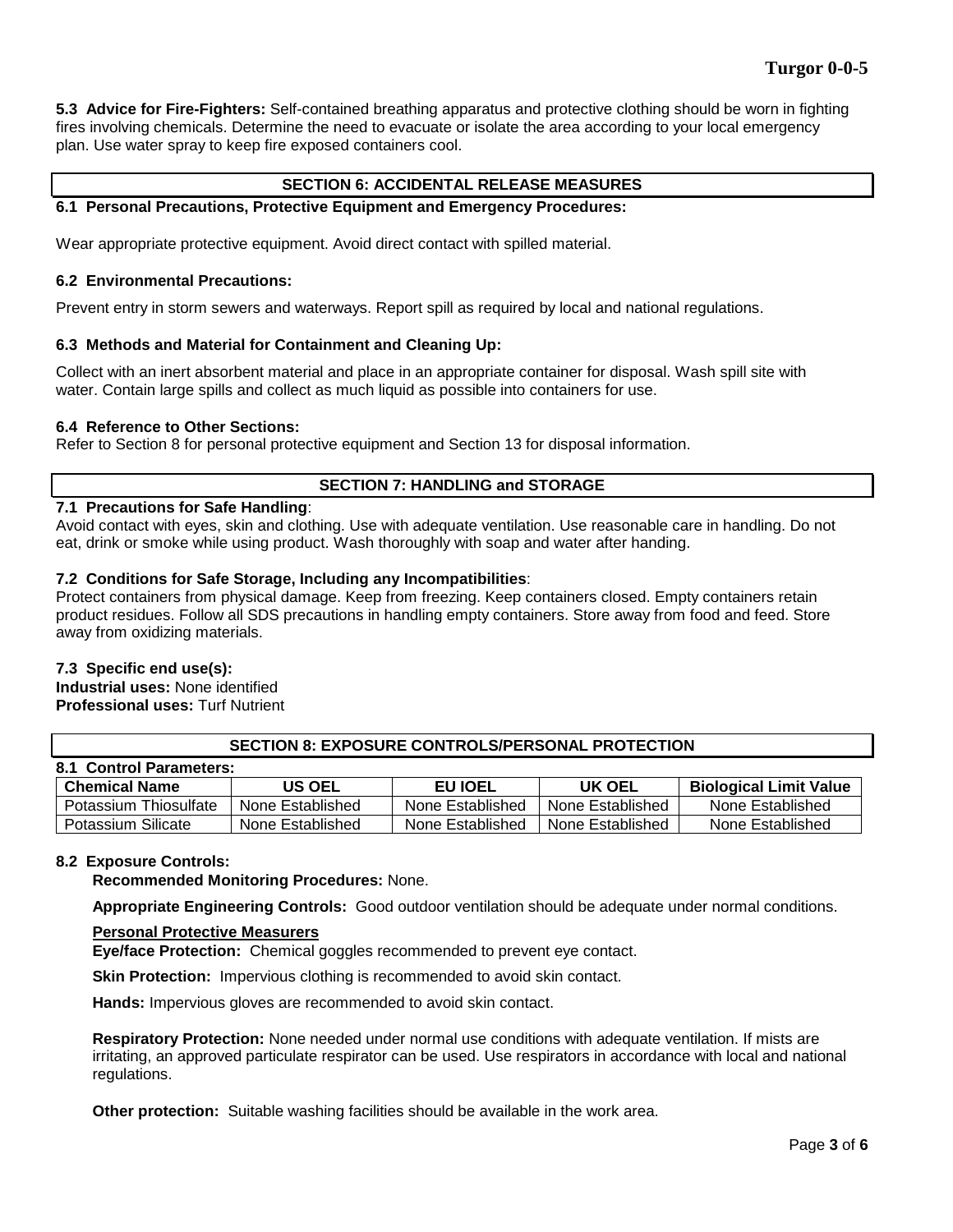## **SECTION 9: PHYSICAL and CHEMICAL PROPERTIES**

#### **9.1 Information on basic Physical and Chemical Properties**

**Appearance:** Dark Brown Liquid **Odor: Odor:** Slight ferrous odor.<br> **Odor Threshold:** Not applicable **Containery Containery DH:** 11.0 **Odor Threshold: Not applicable Melting/Freezing Point:** Not available **Boiling Point:** 107ºC **Flash Point:** None **Evaporation Rate:** Not available **Lower Flammability Limit:** None **Upper Flammability Limit:** None **Vapor Density(Air=1):** Not available **Relative Density:** 1.20 **Viscosity:** Not established **Explosive Properties:** None **Oxidizing Properties:** None **Specific Gravity (H<sub>2</sub>O= 1):** 1.20<br> **Molecular Formula:** Mixture **State of Molecular Weight:** Mixture

**Vapor Pressure:** Greater than 1

**Solubility:** Complete **Octanol/Water Partition Coefficient:** Not established **Autoignition Temperature:** None **Decomposition Temperature:** Not applicable **Molecular Weight: Mixture** 

**9.2 Other Information:** None available

# **SECTION 10: STABILITY and REACTIVITY**

**10.1 Reactivity:** Not reactive under normal conditions

**10.2 Chemical Stability:** Stable.

- **10.3 Possibility of Hazardous Reactions:** None known.
- **10.4 Conditions to Avoid:** Avoid excessive heat and freezing.
- **10.5 Incompatible Materials:** Incompatible with oxidizing agents.
- **10.6 Hazardous Decomposition Products:** Decomposition may produce carbon, potassium and sulfur oxides.

## **SECTION 11: TOXICOLOGICAL INFORMATION**

#### **11.1 Information on Toxicological Effects:**

#### **Potential Health Effects:**

**Eye Contact:** Causes irritation with redness, tearing and stinging.

**Skin contact:** Skin contact may cause irritation.

**Inhalation:** Excessive inhalation of mists may cause upper respiratory tract irritation.

**Ingestion:** Swallowing may cause gastrointestinal effects including nausea and diarrhea

**Acute toxicity:** No data available for the product.

Potassium Thiosulfate: Oral rat LD50>5000 mg/kg; Dermal rabbit LD50 >2000 mg/kg;

Inhalation rat LC50 >5.5 mg/L/4 hr.

Potassium Silicate: Oral rat LD50 >5000 mg/kg; Dermal rat LD50 >5000 mg/kg; Inhalation rat LC50 >2.06 mg/L/4 hr.

**Skin corrosion/irritation:** Potassium thiosulfate is not irritating to skin based on similar structural materials. Potassium Silicate is moderately irritating to rabbit skin.

**Eye damage/ irritation:** Potassium thiosulfate is not irritating to eyes based on similar structural materials. Potassium silicate is severely irritating to rabbit eyes.

**Respiratory Irritation:** No data available. Expected to cause only temporary irritation.

**Respiratory Sensitization:** No data available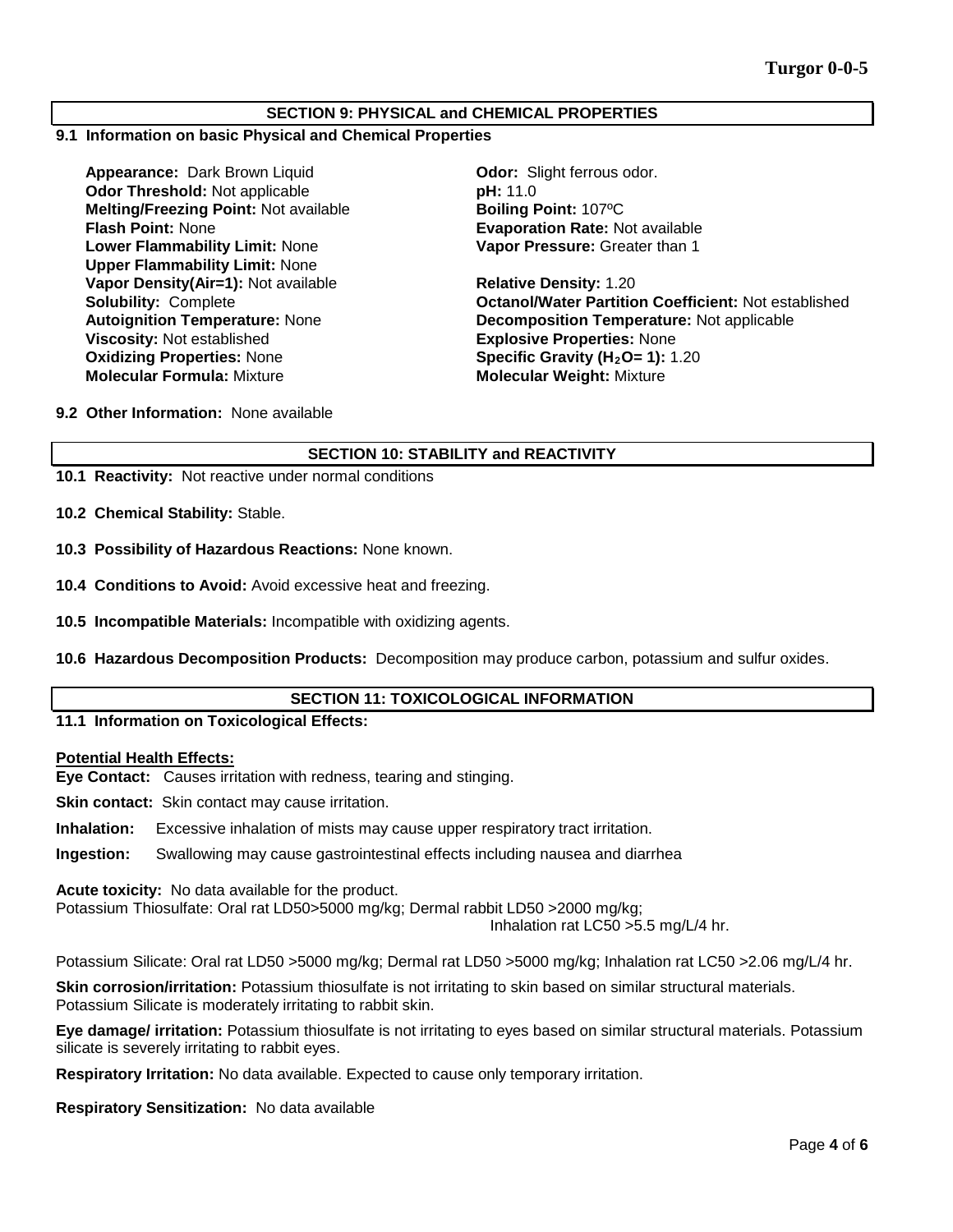**Skin Sensitization:** Potassium silicate was negative in a Buehler test with guinea pigs.

**Germ Cell Mutagenicity:** Potassium silicates negative in an in vitro mammalian cell gene mutation assay, in vitro mammalian chromosome aberration test and an in vivo chromosome aberration assay (based on a structurally similar chemical).

**Carcinogenicity:** No data available. None of the components of this product are listed as carcinogens by IARC, NTP, OSHA or the EU Dangerous Substances Directive.

**Reproductive Toxicity:** In a developmental study, rats were administered potassium silicate (a structurally similar chemical) from day 0 -18 of gestation. No treatment-related effects were observed in either the mother or offspring. NOAEL for maternal toxicity 12.5 mg/kg, NOAEL >200 mg/kg for developmental toxicity

#### **Specific Target Organ Toxicity**:

Single Exposure: No data available

Repeat Exposure: No data available

## **SECTION 12: ECOLOGICAL INFORMATION**

**12.1 Toxicity:** No data available

Potassium Silicate: 48 hr LC50 Leuciscus idus >146 mg/L; 24 hr EC50 daphnia magna >14 mg/L

**12.2 Persistence and degradability:** Biodegradation is not applicable to inorganic substances such as potassium thiosulfate and potassium silicate.

**12.3 Bioaccumulative Potential:** No data available. Not expected to be bioaccumulative.

**12.4 Mobility in Soil:** In the soil, product follows natural cycle to provide plant nutrients.

**12.5 Results of PVT and vPvB assessment:** Not required.

**12.6 Other Adverse Effects:** No data available.

#### **SECTION 13: DISPOSAL CONSIDERATIONS**

#### **13.1 Waste Treatment Methods:**

Dispose in accordance with local/ and national regulations. Not considered hazardous waste according to EU regulations.

## **SECTION 14: TRANSPORTATION INFORMATION**

|                  | <b>14.1 UN</b><br><b>Number</b> | 14.2 UN Proper Shipping Name | 14.3<br>Hazard<br>Class(s) | 14.4<br><b>Packing</b><br><b>Group</b> | 14.5<br><b>Environmental</b><br><b>Hazards</b> |
|------------------|---------------------------------|------------------------------|----------------------------|----------------------------------------|------------------------------------------------|
| <b>US DOT</b>    | None                            | Not Regulated                |                            |                                        |                                                |
| <b>IMDG</b>      | None                            | Not Regulated                |                            |                                        |                                                |
| <b>IATA/ICAO</b> | None                            | Not Regulated                |                            |                                        |                                                |

#### **14.6 Special Precautions for User:** None

**14.7 Transport in Bulk According to Annex III MARPOL 73/78 and the IBC Code:** Not determined.

## **SECTION 15: REGULATORY INFORMATION**

**15.1 Safety, Health and Environmental Regulations/Legislation Specific for the Substance or Mixture**